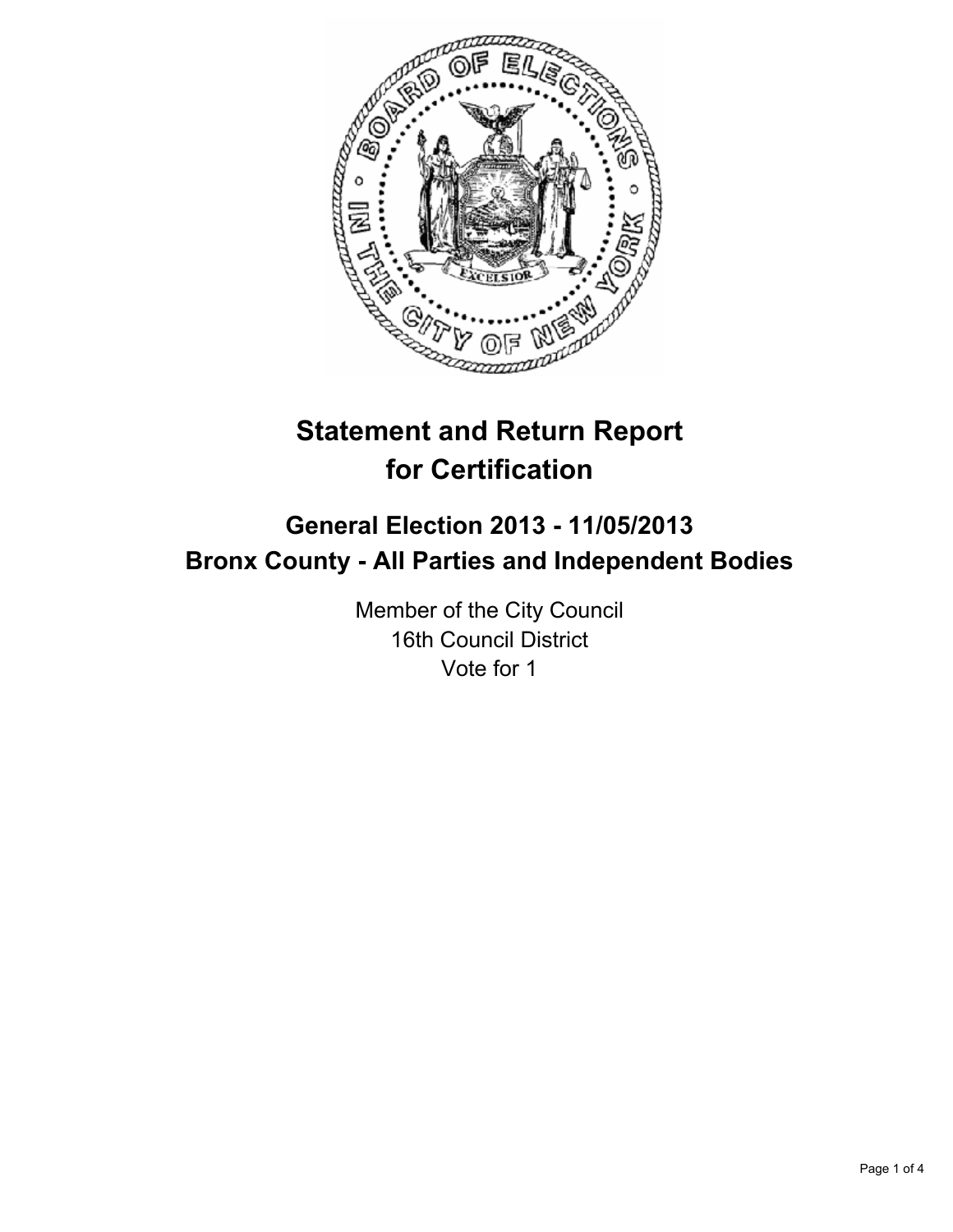

#### **Assembly District 77**

| <b>PUBLIC COUNTER</b>                                    | 7,121 |
|----------------------------------------------------------|-------|
| <b>EMERGENCY</b>                                         | 73    |
| ABSENTEE/MILITARY                                        | 156   |
| <b>FEDERAL</b>                                           | 0     |
| <b>SPECIAL PRESIDENTIAL</b>                              | 0     |
| <b>AFFIDAVIT</b>                                         | 120   |
| <b>Total Ballots</b>                                     | 7,470 |
| Less - Inapplicable Federal/Special Presidential Ballots | 0     |
| <b>Total Applicable Ballots</b>                          | 7,470 |
| VANESSA L. GIBSON (DEMOCRATIC)                           | 6,375 |
| BENJAMIN EGGLESTON (REPUBLICAN)                          | 97    |
| BENJAMIN EGGLESTON (CONSERVATIVE)                        | 22    |
| CARLOS M. SIERRA (INDEPENDENCE)                          | 226   |
| WALTER L. NEWSOME JR. (JOBS & EDUCATION)                 | 190   |
| D.L. WALTERS JR. (WRITE-IN)                              | 1     |
| <b>Total Votes</b>                                       | 6,911 |
| Unrecorded                                               | 559   |

### **Assembly District 79**

| PUBLIC COUNTER                                           | 5,776 |
|----------------------------------------------------------|-------|
| <b>EMERGENCY</b>                                         | 0     |
| <b>ABSENTEE/MILITARY</b>                                 | 105   |
| <b>FEDERAL</b>                                           | 0     |
| <b>SPECIAL PRESIDENTIAL</b>                              | 0     |
| <b>AFFIDAVIT</b>                                         | 80    |
| <b>Total Ballots</b>                                     | 5,961 |
| Less - Inapplicable Federal/Special Presidential Ballots | 0     |
| <b>Total Applicable Ballots</b>                          | 5,961 |
| VANESSA L. GIBSON (DEMOCRATIC)                           | 4,920 |
| <b>BENJAMIN EGGLESTON (REPUBLICAN)</b>                   | 69    |
| <b>BENJAMIN EGGLESTON (CONSERVATIVE)</b>                 | 29    |
| CARLOS M. SIERRA (INDEPENDENCE)                          | 115   |
| WALTER L. NEWSOME JR. (JOBS & EDUCATION)                 | 182   |
| <b>Total Votes</b>                                       | 5,315 |
| Unrecorded                                               | 646   |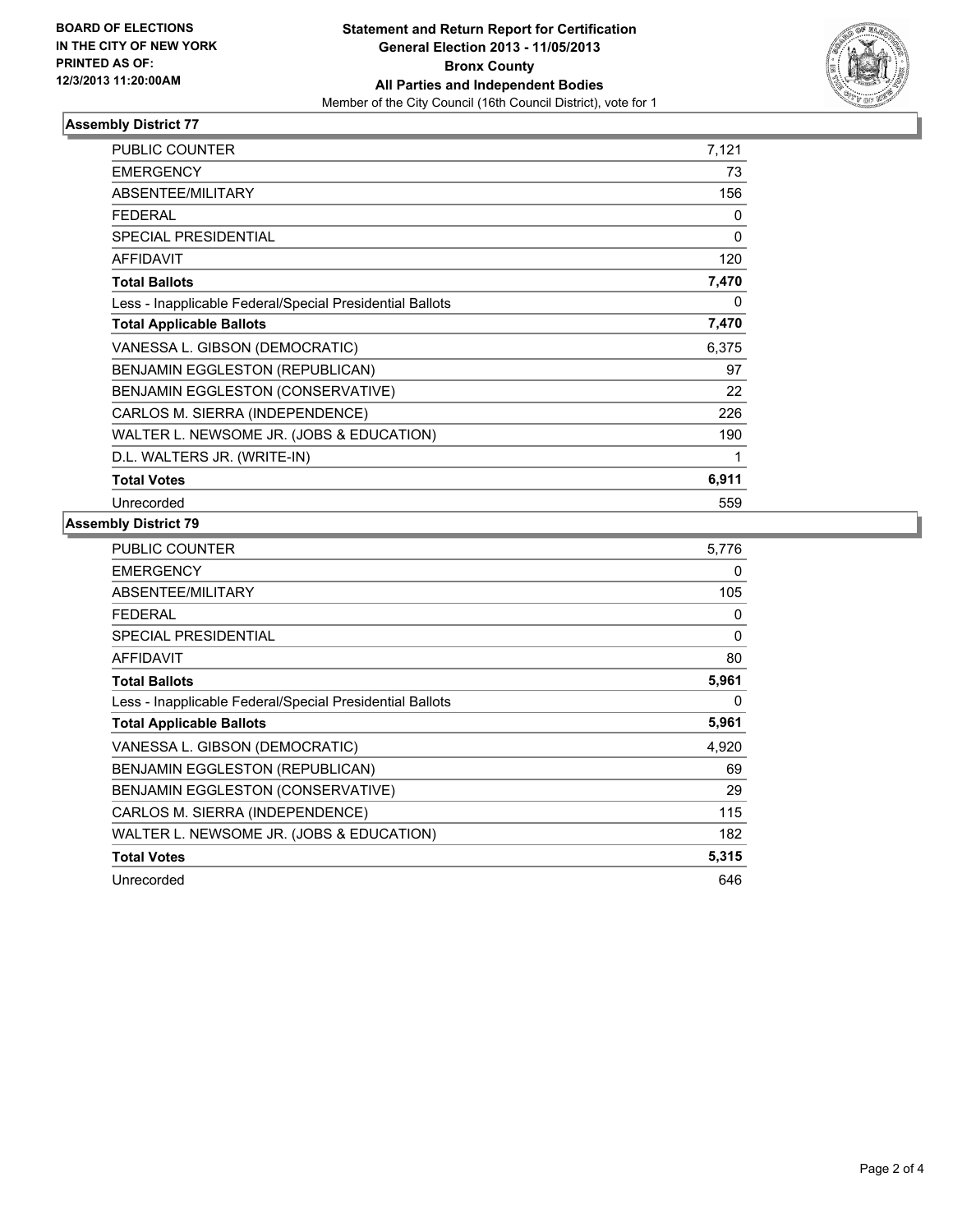

#### **Assembly District 84**

| <b>PUBLIC COUNTER</b>                                    | 1,592    |
|----------------------------------------------------------|----------|
| <b>EMERGENCY</b>                                         | 0        |
| <b>ABSENTEE/MILITARY</b>                                 | 19       |
| <b>FEDERAL</b>                                           | 0        |
| <b>SPECIAL PRESIDENTIAL</b>                              | $\Omega$ |
| <b>AFFIDAVIT</b>                                         | 30       |
| <b>Total Ballots</b>                                     | 1,641    |
| Less - Inapplicable Federal/Special Presidential Ballots | 0        |
| <b>Total Applicable Ballots</b>                          | 1,641    |
| VANESSA L. GIBSON (DEMOCRATIC)                           | 1,207    |
| BENJAMIN EGGLESTON (REPUBLICAN)                          | 22       |
| BENJAMIN EGGLESTON (CONSERVATIVE)                        | 4        |
| CARLOS M. SIERRA (INDEPENDENCE)                          | 253      |
| WALTER L. NEWSOME JR. (JOBS & EDUCATION)                 | 17       |
| LIAN HELM (WRITE-IN)                                     | 1        |
| <b>Total Votes</b>                                       | 1,504    |
| Unrecorded                                               | 137      |

#### **Assembly District 86**

| <b>PUBLIC COUNTER</b>                                    | 15           |
|----------------------------------------------------------|--------------|
| <b>EMERGENCY</b>                                         | 0            |
| ABSENTEE/MILITARY                                        | 0            |
| <b>FEDERAL</b>                                           | 0            |
| SPECIAL PRESIDENTIAL                                     | $\mathbf{0}$ |
| AFFIDAVIT                                                |              |
| <b>Total Ballots</b>                                     | 16           |
| Less - Inapplicable Federal/Special Presidential Ballots | 0            |
| <b>Total Applicable Ballots</b>                          | 16           |
| VANESSA L. GIBSON (DEMOCRATIC)                           | 12           |
| BENJAMIN EGGLESTON (REPUBLICAN)                          | 0            |
| BENJAMIN EGGLESTON (CONSERVATIVE)                        | 0            |
| CARLOS M. SIERRA (INDEPENDENCE)                          | 1            |
| WALTER L. NEWSOME JR. (JOBS & EDUCATION)                 | $\Omega$     |
| <b>Total Votes</b>                                       | 13           |
| Unrecorded                                               | 3            |